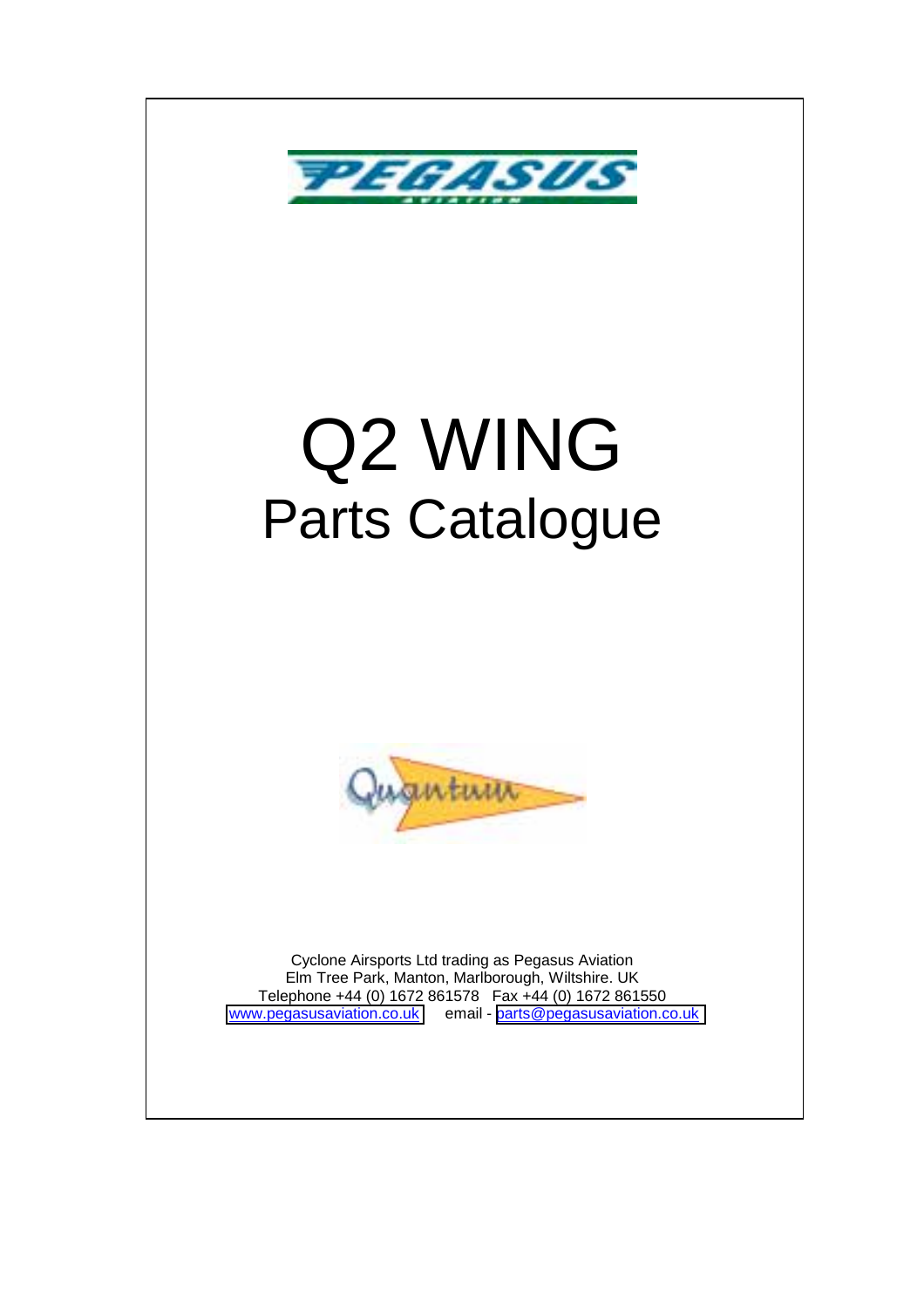#### **CONTENTS**

| <b>ASSEMBLY</b>       | Page |
|-----------------------|------|
| Leading edge          | 1    |
| <b>Cross Spar</b>     | 3    |
| <b>Control Frame</b>  | 5    |
| Fin Tube              | 8    |
| <b>Keel Tube</b>      | 10   |
| <b>Final Assembly</b> | 13   |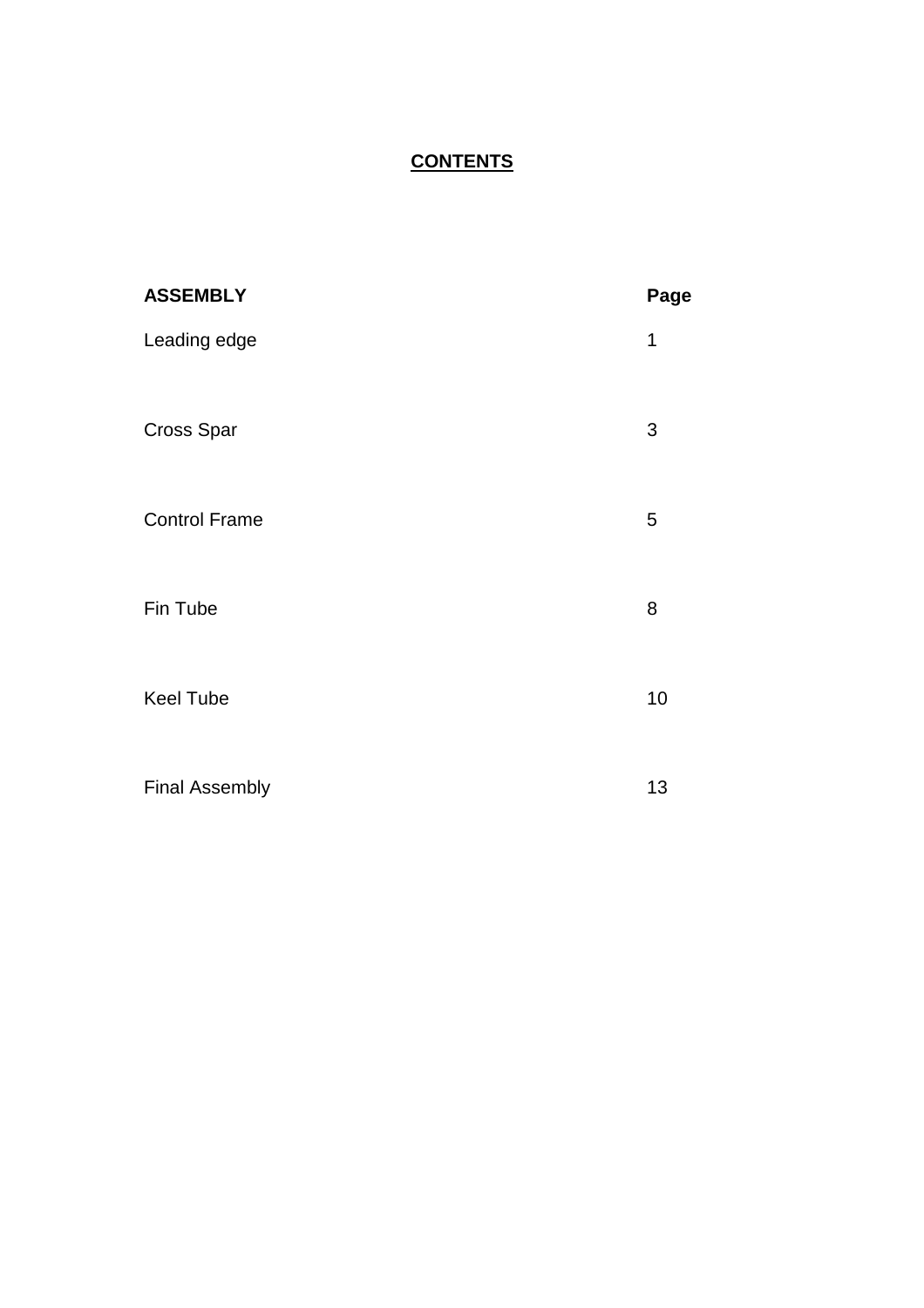

**LEADING EDGE** 

Ż,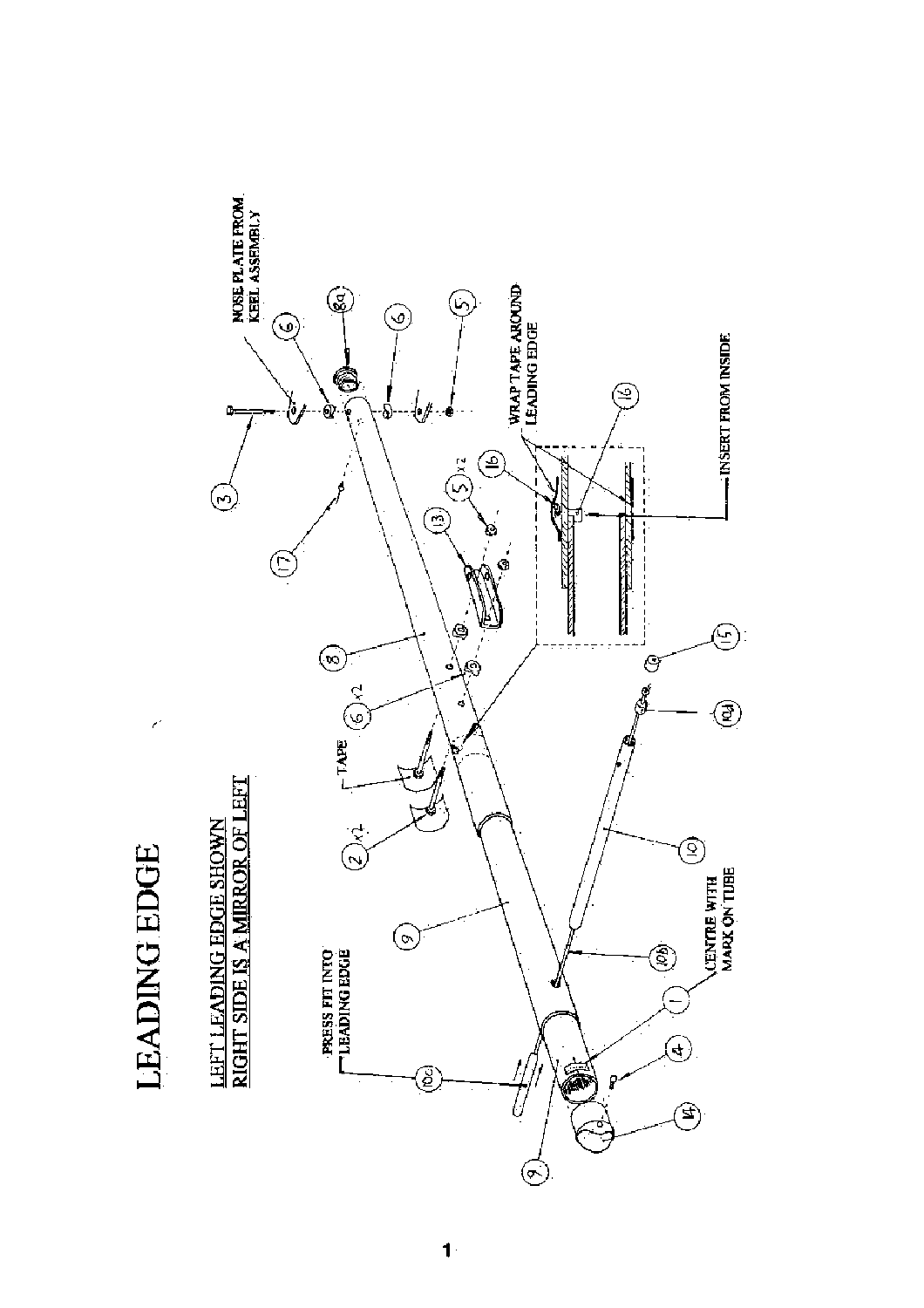## **LEADING EDGE**

|                 | TIP ADJUST PLACARD                 | $\overline{c}$ | DP-030            |
|-----------------|------------------------------------|----------------|-------------------|
| 2               | <b>HEX BOLT</b>                    | $\overline{4}$ | <b>FBU4-30</b>    |
| 3               | <b>HEX BOLT</b>                    | $\overline{2}$ | <b>FBU4-32</b>    |
| $\overline{4}$  | <b>SOCKET CAP SCREW</b>            | $\overline{c}$ | <b>FCM6-20</b>    |
| 5               | <b>NYLOCK NUT</b>                  | 6              | FNU4-NP           |
| 6               | <b>PLASTIC SADDLE</b>              | 8              | <b>PMS-M8-21L</b> |
| 8               | LEADING EDGE FRONT SECTION (LEFT)  |                | YQB-31101         |
| 8a              | <b>BLACK END PLUG</b>              | $\overline{2}$ | PEP16-001         |
| 9               | LEADM EDGE REAR SECTION (LEFT)     |                | YQB-31102         |
| 10              | <b>WASHOUT TUBE</b>                | $\overline{c}$ | YQB-31103         |
| 10 <sub>b</sub> | <b>SHOCK CORD</b>                  |                | <b>VSC5-001</b>   |
| 10c             | <b>WASHOUT ROD INSERT PLUG</b>     | $\overline{c}$ | ZIN-010           |
| 10d             | <b>WASHOUT ROD COLLET</b>          | $\overline{2}$ | ZSP-041           |
| 11              | LEADING EDGE FRONT SECTION (RIGHT) |                | YQB-31201         |
| 12              | LEADING EDGE REAR SECTION (RIGHT)  |                | YQB-31202         |
| 13              | <b>LEADING EDGE CHANNEL</b>        | $\overline{2}$ | <b>ZCH-010</b>    |
| 14              | <b>TURN TIP PLUG</b>               | $\overline{2}$ | ZMP-055           |
| 15              | <b>BLACK END CAP</b>               | $\overline{2}$ | <b>PECS-001</b>   |
| 16              |                                    | $\overline{2}$ | <b>FPCP-001</b>   |
| 17              | <b>POP RIVET</b>                   | $\overline{2}$ | FR4-16-001        |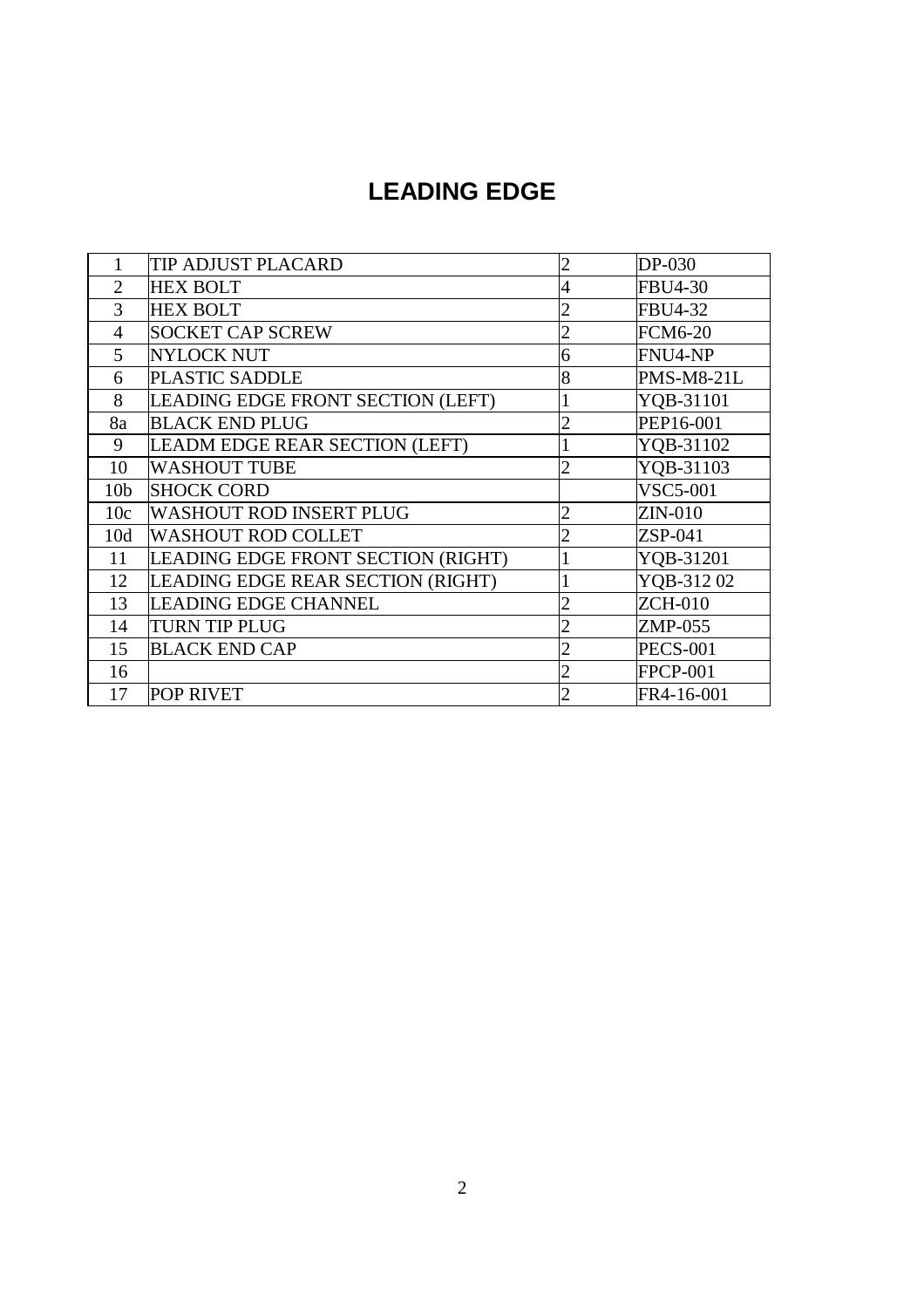# **CROSS SPAR**



**TTEM 12 FINGER RIGHT ONLY**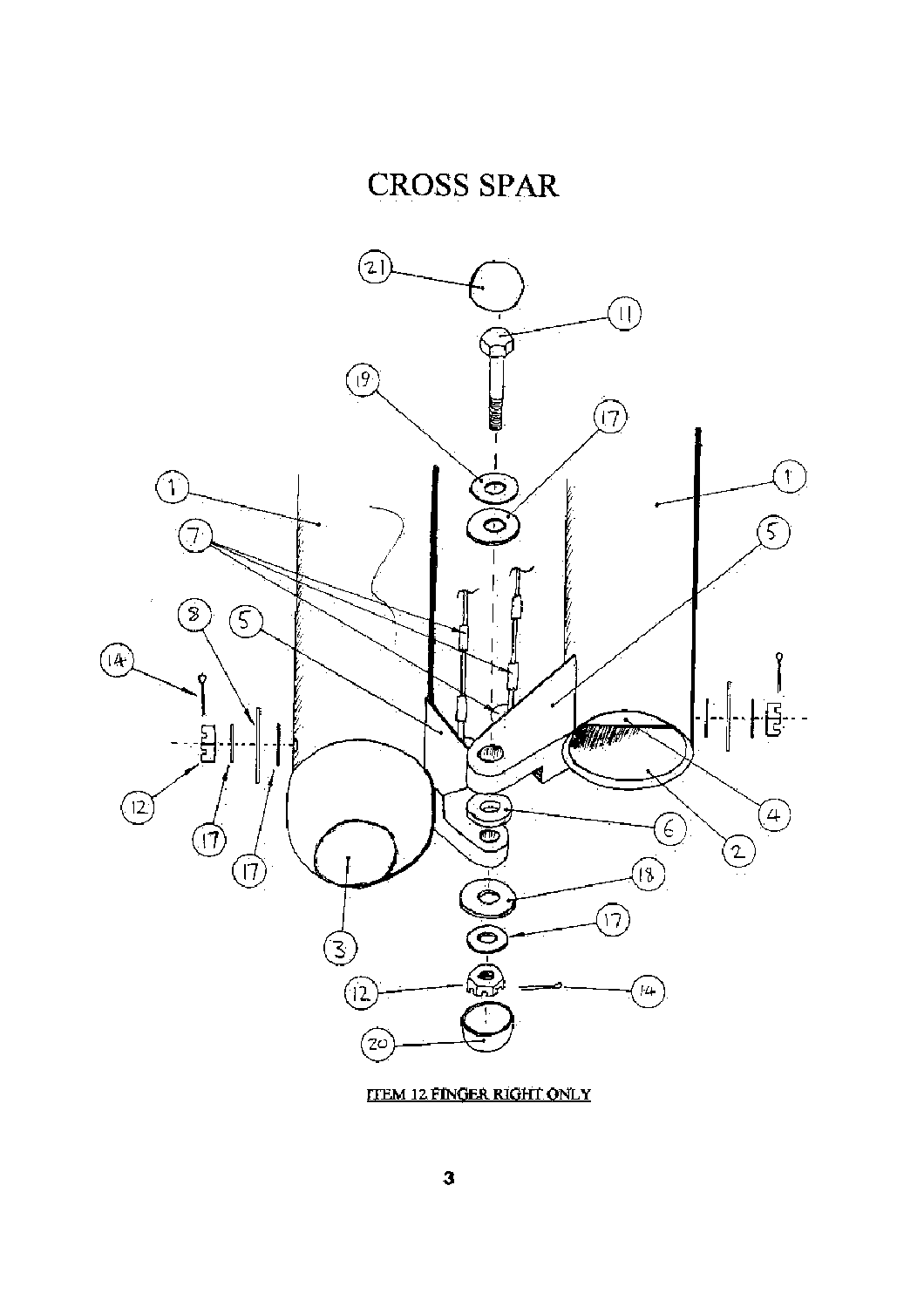#### **CROSSSPAR**

|                | <b>CROSSSPAR</b>                      | $\overline{2}$ | YQB-31622        |
|----------------|---------------------------------------|----------------|------------------|
| 2              | <b>CROSS SPAR BALL SEAT</b>           |                | ZIN-009          |
| 3              | <b>CROSS SPAR CENTRE BALL</b>         |                | $ZMP-010$        |
| $\overline{4}$ | <b>BALL SEAT BUSH (PART OF ITEM 2</b> |                |                  |
| 5              | <b>PIVOT BLOCK</b>                    | $\overline{2}$ | ZMA-002          |
| 6              | PIVOT BLOCK SPACER                    |                | $ZSP-008$        |
| 7              | <b>RESTRAINT CABLE</b>                |                | YQB-31640        |
| 8              | <b>ANTI FLOAT WEBBING</b>             |                | YQB-31660        |
| 11             | <b>HEX BOLT</b>                       |                | <b>FBA5-15</b>   |
| 12             | <b>CASTLE NUT</b>                     | 3              | FNU5-CN          |
| 14             | <b>SPLIT PIN</b>                      | 3              | <b>FPSP-002</b>  |
| 17             | <b>WASHER</b>                         | 6              | <b>FW5-T3</b>    |
| 18             | <b>SKIFFY WASHER</b>                  |                | PMC-SB10         |
| 19             | <b>SKIFFY WASHER</b>                  |                | PMC-SB8          |
| 20             | <b>SKIFFY CAP</b>                     |                | <b>PMC-RSCIO</b> |
| 21             | <b>SKUFFY CAP</b>                     |                | PMC-SC8          |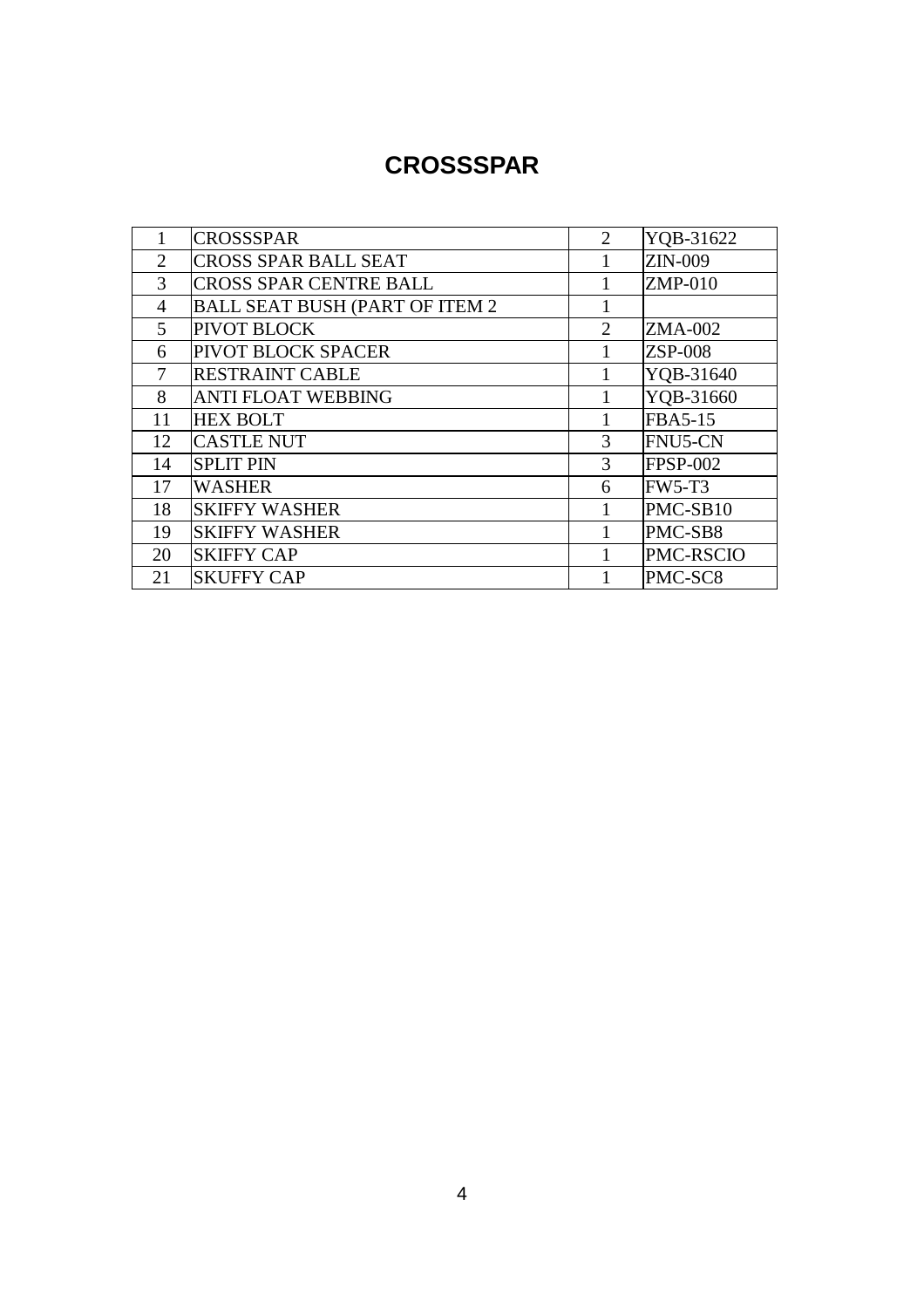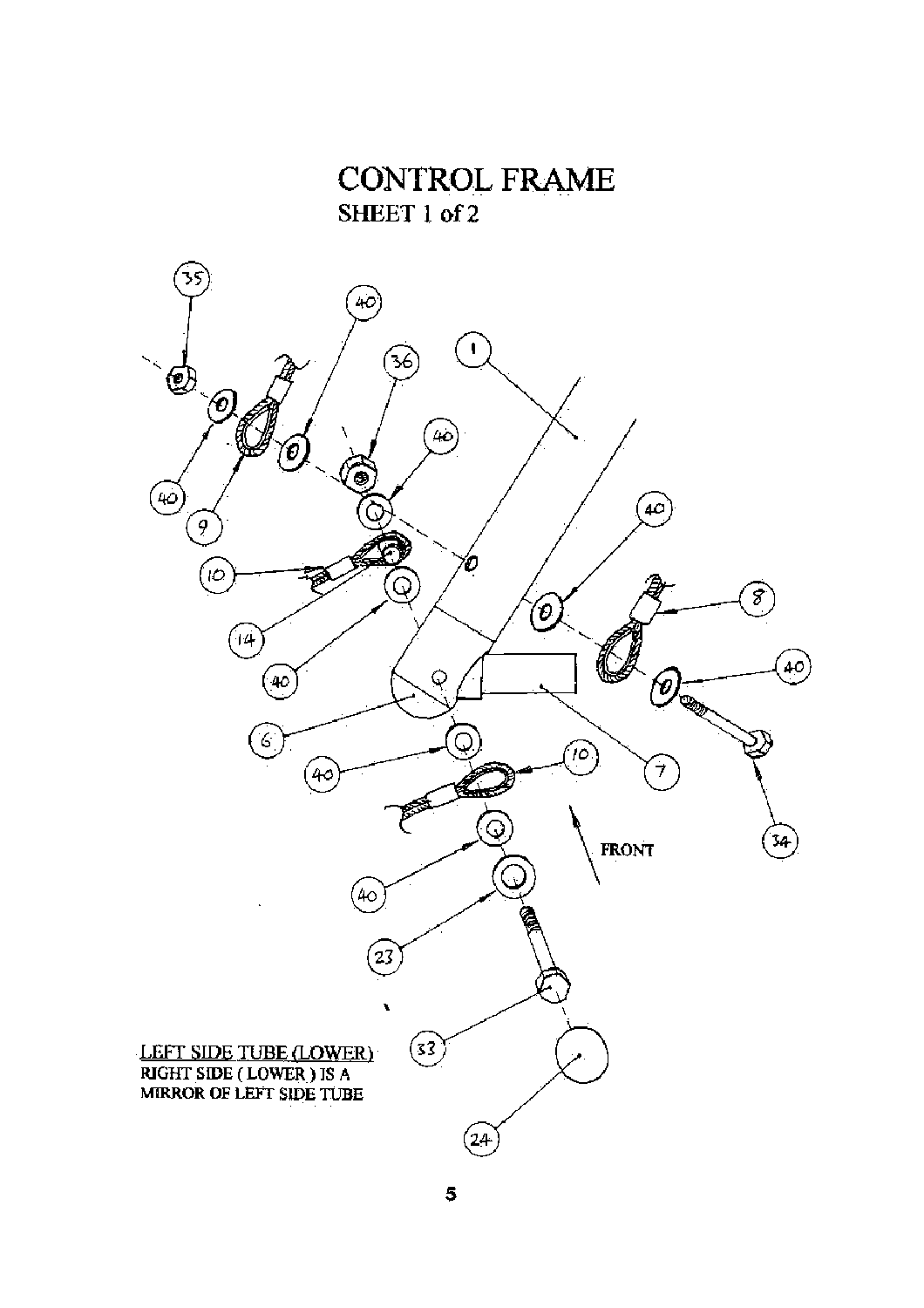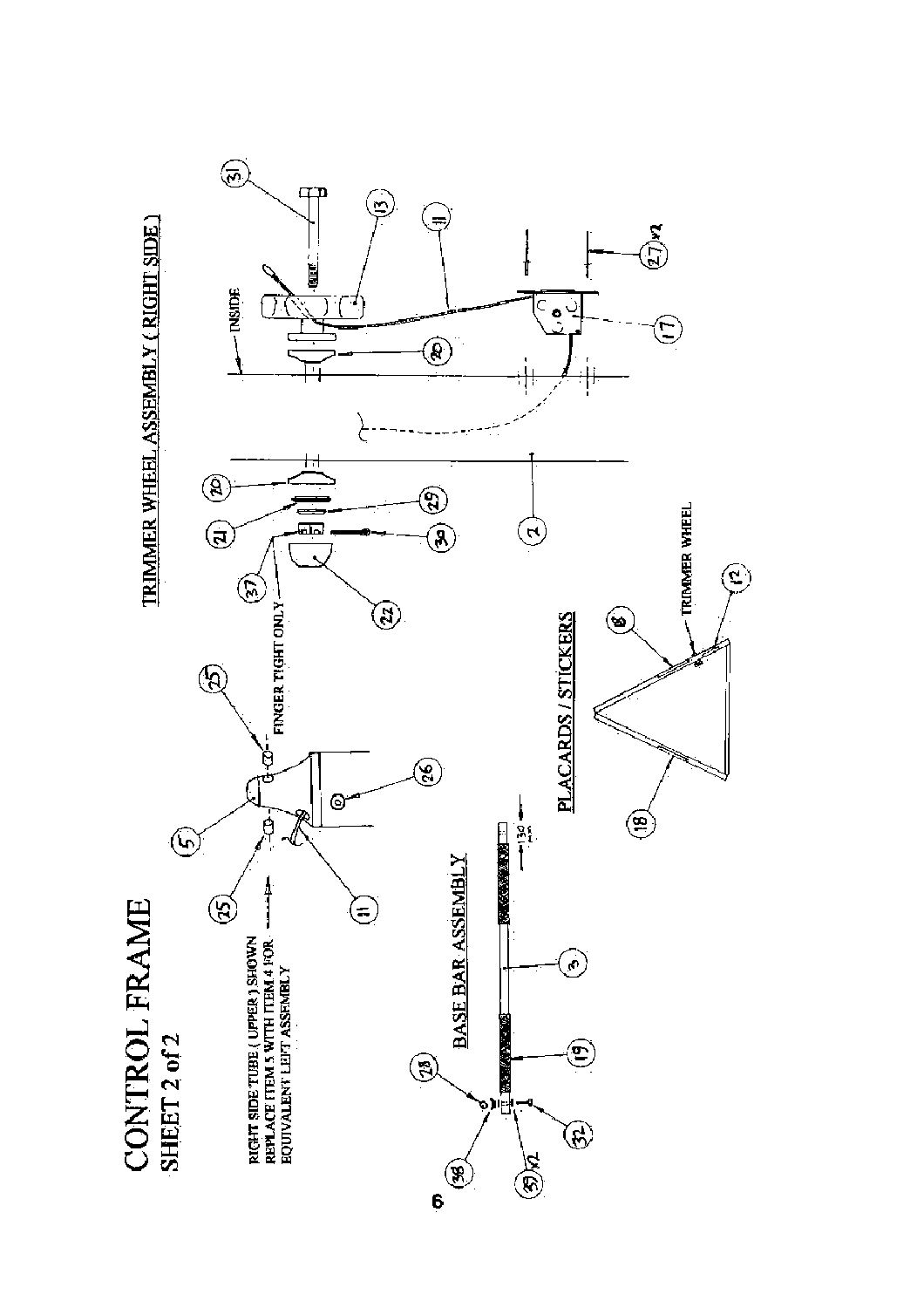#### **CONTROL FRAME**

| I               | CONTROL FRAME SIDE (LEFT)          | $\mathbf{1}$   | YQB-51000        |
|-----------------|------------------------------------|----------------|------------------|
| $\overline{2}$  | CONTROL R~ SIDE (RIGHT)            | $\mathbf{1}$   | YQB-5 1100       |
| 3               | <b>CONTROL FRAME BASE TUBE</b>     | $\mathbf{1}$   | YQB-51200        |
| $\overline{4}$  | CONTROL FRAME UPPER KNUCKLE (LEFT) | $\mathbf{1}$   | <b>ZKN-119</b>   |
| 5               | CONTROL R~ UPPER KNUCKLE (RIGHT)   | $\mathbf{1}$   | <b>ZKN-120</b>   |
| 6               | CONTROL FRAME SIDE LOWER KNUCKLE   | $\overline{2}$ | <b>ZKN-101</b>   |
| $\overline{7}$  | CONTROL FRANIE BASE TUBE KNUCKLE   | $\overline{2}$ | <b>ZKN-102</b>   |
| 8               | <b>LOWER FRONT RIGGING</b>         | $\mathbf{1}$   | YQB-61300        |
| 9               | <b>LOWER REAR RIGGING</b>          | 1              | YQB-61000        |
| 10              | <b>LOWER RIGGING SIDE CABLE</b>    | $\overline{4}$ | YQB-61100        |
| 11              | TRIM CABLE ASSEMBLY                | $\mathbf{1}$   | YQB-51310        |
| 12              | PITCH TRIM PLACARD                 | $\mathbf{1}$   | DP-029           |
| 13              | <b>TRMWER WIIEEL</b>               | $\mathbf{1}$   | ZMP-056          |
| 14              | <b>BASE SIDE WIRE SPACER</b>       | $\overline{2}$ | $ZSP-043$        |
| 17              | <b>MAST SHEAVE</b>                 | $\mathbf{1}$   | $RP-3$           |
| 18              | LARGE PEGASUS 2 COLOUR STICKER     | $\overline{2}$ | <b>DVL-004</b>   |
| 19              | <b>BASE BAR HAND GRIPS</b>         | $\overline{2}$ | <b>PMM-009</b>   |
| 20              | <b>PLASTIC SADDLE</b>              | $\overline{2}$ | <b>PMS-M8-17</b> |
| 21              | 1 SKIFFY - RING ONLY               | $\mathbf{1}$   | PMC-SBIO         |
| 22              | <b>RAISED SKIFFY CAP</b>           | $\mathbf{1}$   | PMC-RSC10        |
| 23              | <b>SKIFFY - RING ONLY</b>          | $\overline{2}$ | PMC-SB8          |
| 24              | <b>SKIFFY - CAP ONLY</b>           | $\overline{2}$ | PMC-SC8          |
| 25              | <b>BEARING</b>                     | $\overline{4}$ | BEA-BB-4         |
| 26              | <b>AVDEL</b>                       | $\overline{2}$ | FR6-12-002       |
| 27              | <b>POP RIVET</b>                   | $\overline{2}$ | FR4-16-001       |
| 28              | <b>SAFETY RING</b>                 | $\overline{2}$ | <b>FPSR-001</b>  |
| 29              | <b>EYELET SPACER</b>               | $\mathbf{1}$   | <b>ZSP-006</b>   |
| $\overline{30}$ | <b>SPLIT PIN</b>                   | $\mathbf{1}$   | <b>FPSP-002</b>  |
| 31              | <b>HEX BOLT</b>                    | $\mathbf{1}$   | <b>FBM6-85</b>   |
| 32              | <b>HEX BOLT</b>                    | $\overline{2}$ | FBA4-15          |
| 33              | <b>HEX BOLT</b>                    | $\overline{2}$ | $FBAS-27A$       |
| 34              | <b>HEX BOLT</b>                    | $\overline{2}$ | <b>FBA4-25A</b>  |
| 35              | <b>NYLOCK NUT</b>                  | $\overline{2}$ | FNU4-NP          |
| 36              | <b>NYLOCK NUT</b>                  | $\overline{2}$ | FNU5-NP          |
| 37              | <b>CASTLE NUT</b>                  | 1              | FNM6-CN          |
| 38              | WING NUT                           | $\overline{2}$ | FNU4-WN          |
| 39              | <b>WASHER</b>                      | $\overline{4}$ | <b>FW4-T4</b>    |
| 40              | <b>WASHER</b>                      | 16             | <b>FW5-T4</b>    |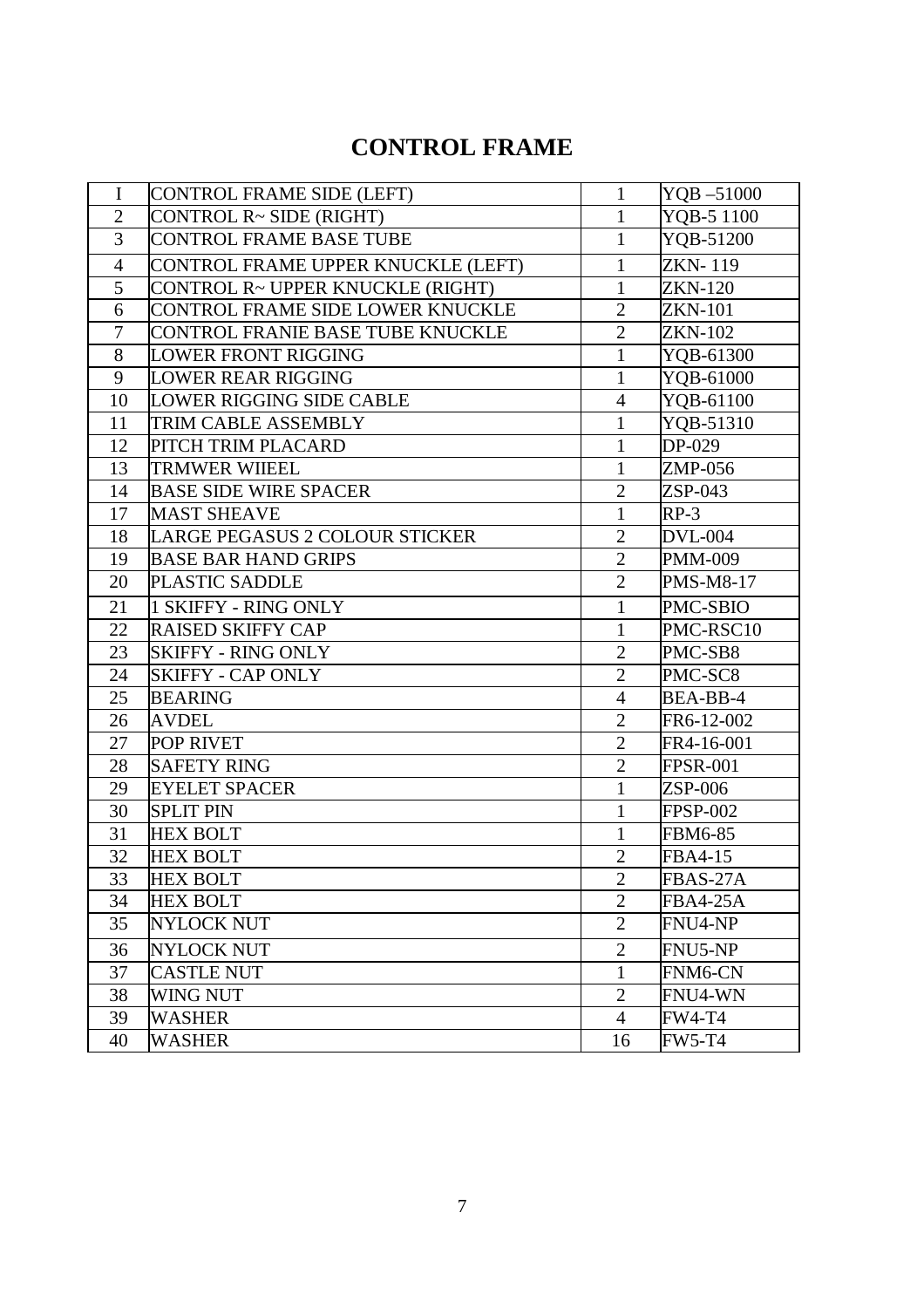FIN TUBE

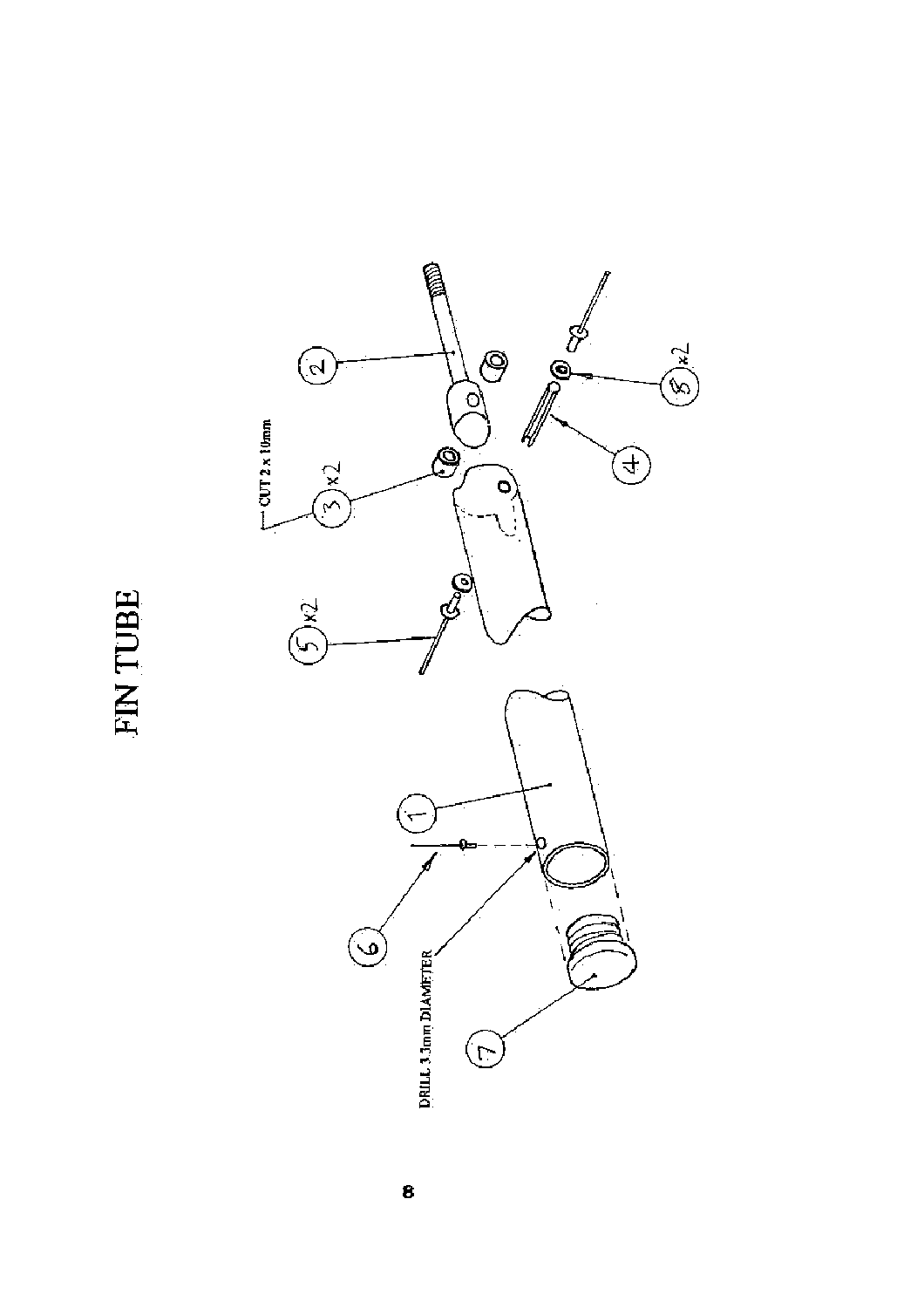## **FIN TUBE**

| <b>FIN TUBE</b>          | YQB-31710       |
|--------------------------|-----------------|
| <b>DOME BOLT</b>         | <b>FDM6-40</b>  |
| <b>CLEAR PVC TUBE</b>    | PTI6-003        |
| <b>ROLL PIN</b>          | <b>FPRP-001</b> |
| <b>MONEL</b>             | FR5-12-001      |
| POP RIVET                | FR4-16-001      |
| <b>BLACK END PLUG</b>    | <b>PEP8-001</b> |
| <b>MILD STEEL WASHER</b> | <b>FW3-T3</b>   |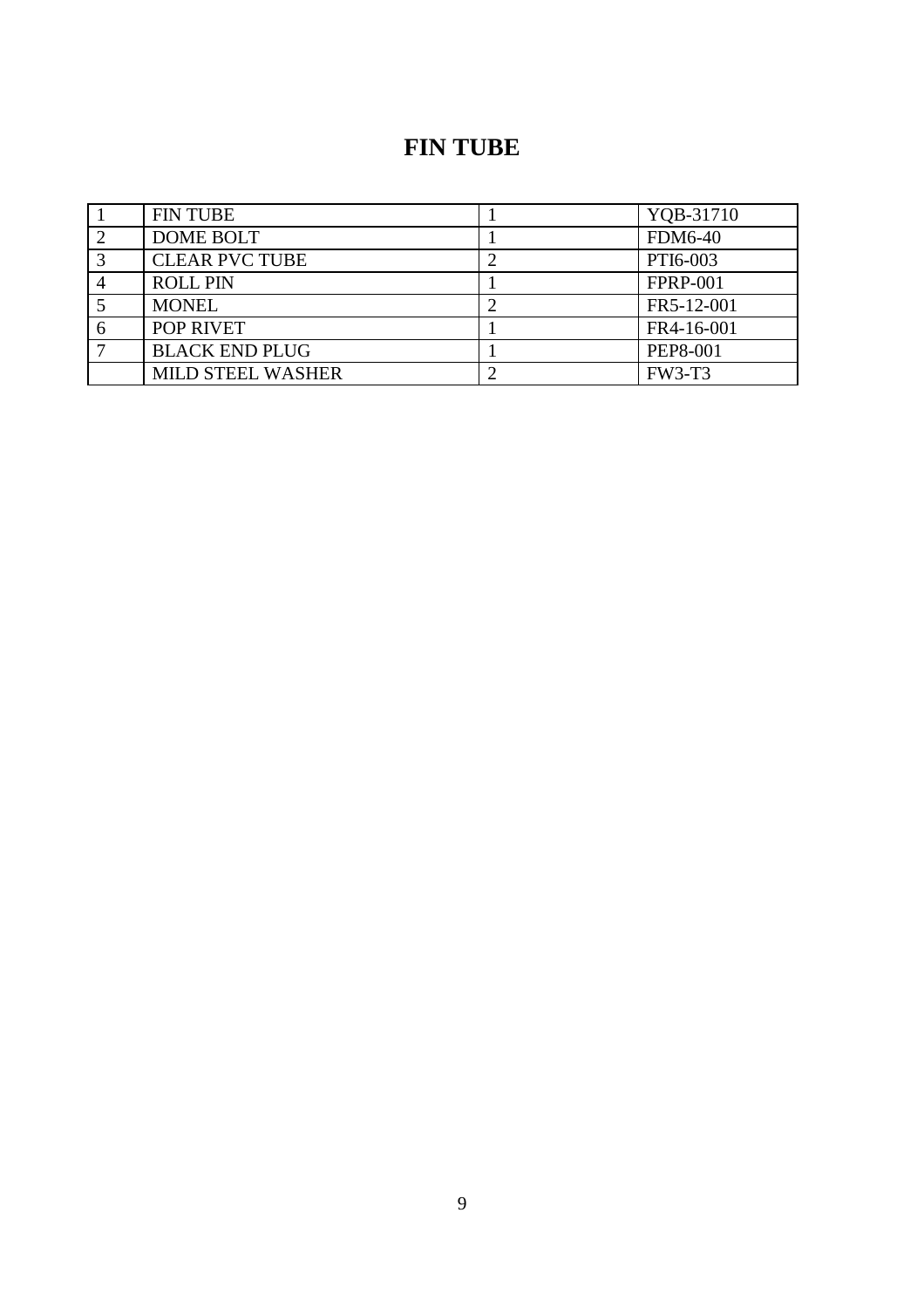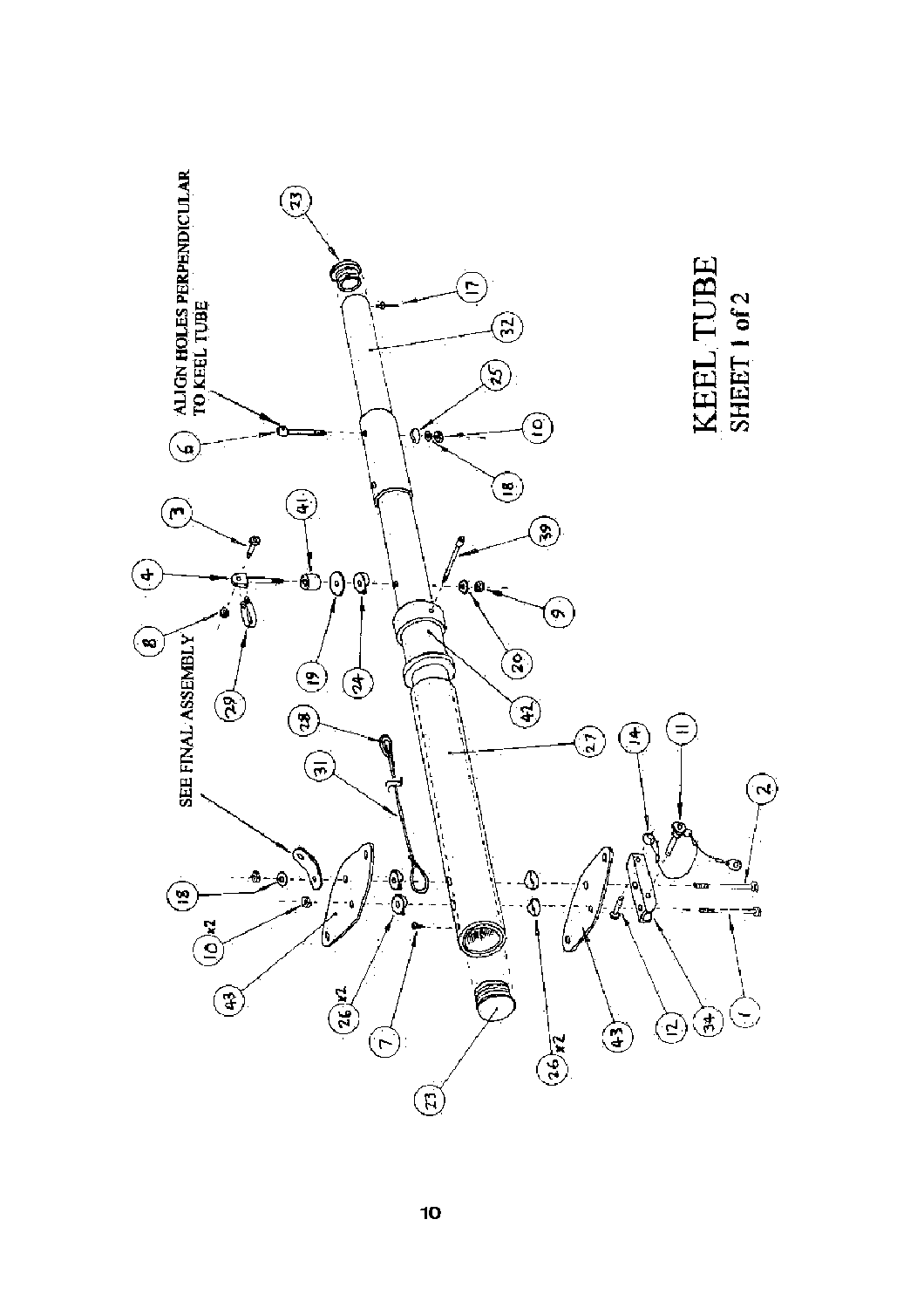

KEEL TUBE<br>SHEET2 of 2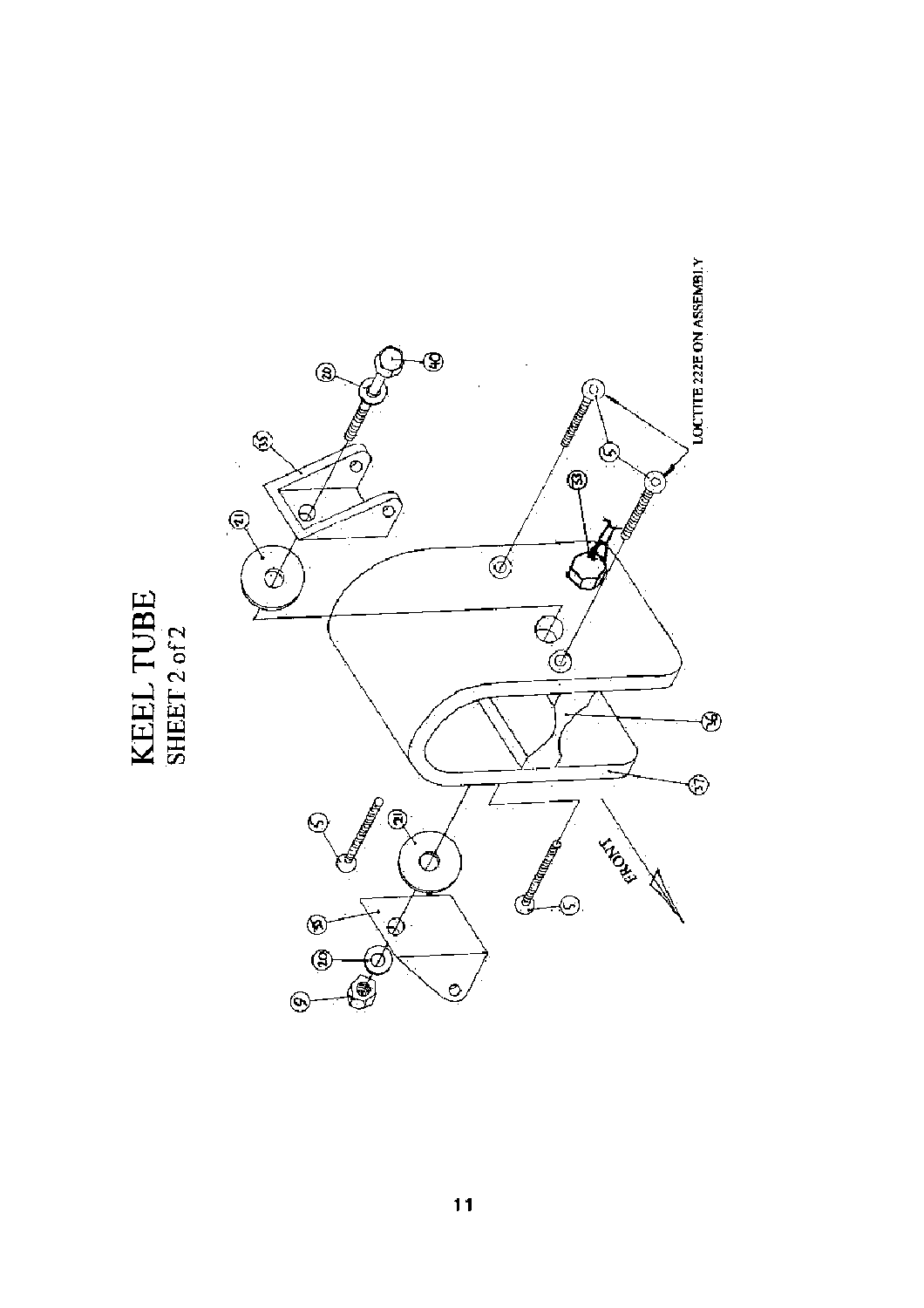| $\mathbf{1}$   | <b>HEX BOLT</b>               | $\mathbf{1}$   | <b>FBU4-32</b>    |
|----------------|-------------------------------|----------------|-------------------|
| $\overline{2}$ | <b>HEX BOLT</b>               | $\mathbf{1}$   | FBU4-34           |
| 3              | <b>SOCKET CAP SCREW</b>       | $\mathbf{1}$   | <b>FCM5-16</b>    |
| $\overline{4}$ | <b>EYE BOLT</b>               | $\mathbf{1}$   | <b>FEM8-65</b>    |
| 5              | <b>SCREW</b>                  | $\overline{4}$ | <b>FMS6-35</b>    |
| 6              | <b>RESTRAINT STUD</b>         | 1              | FMSS-1            |
| $\overline{7}$ | <b>SCREW</b>                  | $\mathbf{1}$   | FMSST-004         |
| 8              | <b>NYLOCK NUT</b>             | 1              | FNM4-NT           |
| 9              | <b>NYLOCK NUT</b>             | $\overline{2}$ | FNM8-NT           |
| 10             | <b>NYLOCK NUT</b>             | $\overline{3}$ | FNU4-NP           |
| 11             | <b>PUSH PINS</b>              | 1              | FP-001            |
| 12             |                               | 1              | <b>FPCP-001</b>   |
| 14             | <b>SAFETY RING</b>            | 1              | <b>FPSR-001</b>   |
| 17             | <b>POP RIVET</b>              | $\mathbf{1}$   | FR4-16-001        |
| 18             | <b>WASHER</b>                 | $\overline{2}$ | <b>FW4-T4</b>     |
| 19             | <b>WASHER</b>                 | $\mathbf{1}$   | FW5-14            |
| 20             | <b>WASHER</b>                 | $\overline{3}$ | <b>FW5-T3</b>     |
| 21             | <b>NYLON WASHER</b>           | $\overline{2}$ | <b>FWP-002</b>    |
| 23             | <b>BLACK END PLUG</b>         | $\overline{2}$ | PEP16-001         |
| 24             | PLASTIC SADDLE                | 1              | <b>PMS-M8-21L</b> |
| 25             | <b>PLASTIC SADDLE</b>         | $\mathbf{1}$   | <b>PMS-M8-21S</b> |
| 26             | PLASTIC SADDLE                | $\overline{4}$ | <b>PMS-M8-22</b>  |
| 27             | <b>KEEL PROTECTING SLEEVE</b> | 1.33m          | PTI32-002         |
| 28             | <b>STAINLESS STEEL THMLE</b>  | 1              | RE3-SS            |
| 29             | <b>STRIP SHACKLE</b>          | 1              | $RS-3$            |
| 31             | <b>SHOCK CORD</b>             | 1.5m           | <b>VSC4-001</b>   |
| 32             | <b>KEEL TUBE</b>              | $\mathbf{1}$   | YQB-31301         |
| 33             | HANG BOLT + LANYARD           | $\mathbf{1}$   | YQB-31302         |
| 34             | NOSE'SCATCH CHANNEL           | $\mathbf{1}$   | <b>ZCH-006</b>    |
| 35             | <b>CONIROL FRAME CHANNEL</b>  | $\overline{2}$ | <b>ZCH-017</b>    |
| 36             | ROLL BRACKET SPACER BLOCK     |                | ZMA-023           |
| 37             | <b>ROLLBRACKET</b>            | 1              | ZMA-041           |
| 39             | <b>BOLT</b>                   | 1              | <b>ZMF-003</b>    |
| 40             | <b>CHANNELBOLT</b>            | $\mathbf{1}$   | <b>ZMF-010</b>    |
| 41             | <b>KING POST BASE LOCATOR</b> | 1              | ZMP-003           |
| 42             | <b>ROLL BRACKET BEARING</b>   | $\mathbf{1}$   | $ZMP-014$         |
| 43             | <b>NOSE PLATE</b>             | $\overline{2}$ | ZPL-003           |

## **KEEL TUBE**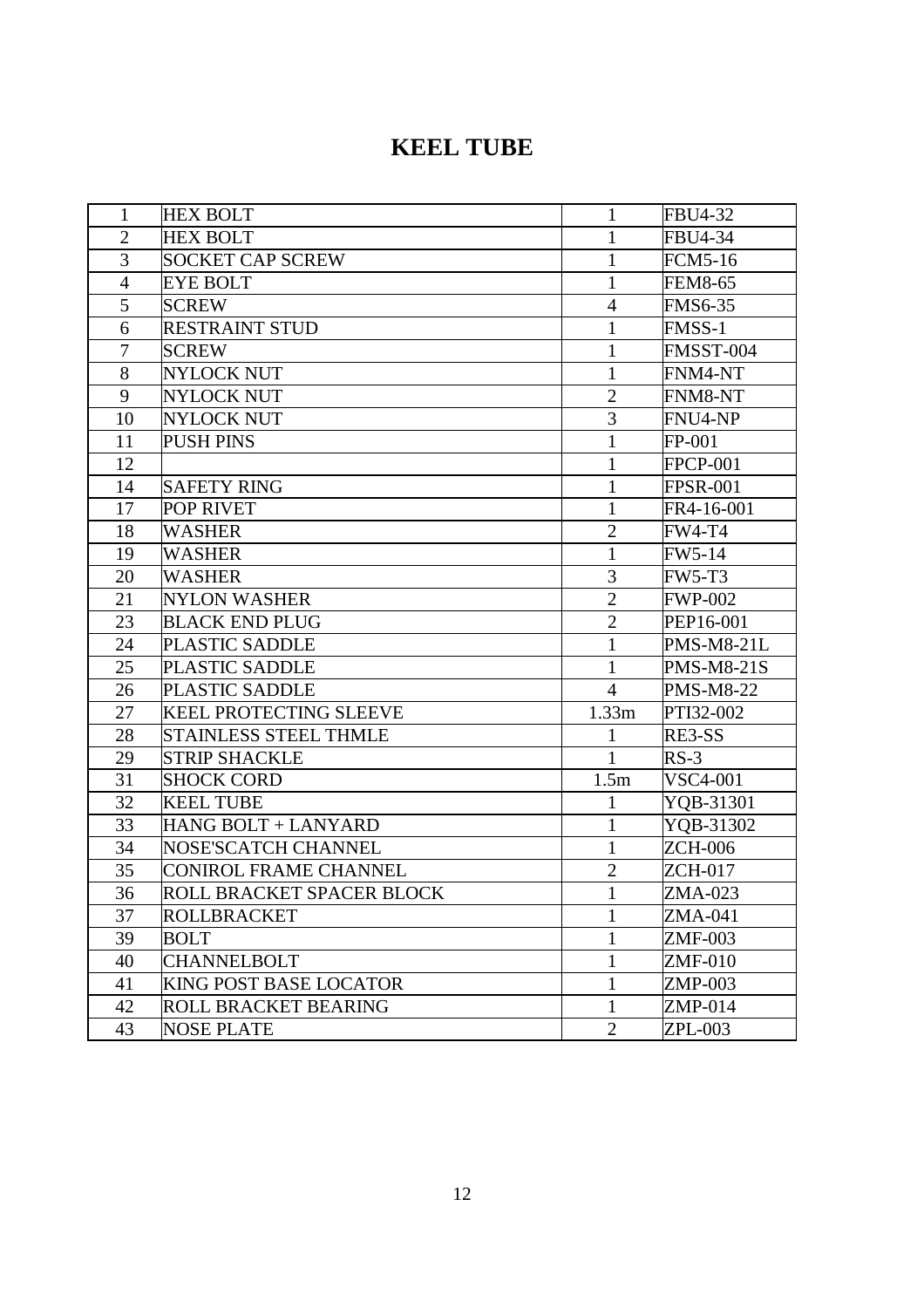#### 12**FINAL ASSEMBLY**

| $\mathbf{1}$   | <b>UPPER SME RIGGING</b>            | 1                            | YQB-62100              |
|----------------|-------------------------------------|------------------------------|------------------------|
| $\overline{2}$ | UPPER RIGGING FRONTIRP IEPAA RR     | $\mathbf{1}$                 | YQB-62200              |
| 3              | <b>KING POST CROWN</b>              | $\mathbf{1}$                 | $ZMP-004$              |
| $\overline{4}$ | <b>CABLE RETENTION TUBE</b>         | $\mathbf{1}$                 | YQB-41010              |
| 5              | <b>KING POST</b>                    | $\mathbf{1}$                 | YQB-41000              |
| 6              | INNER REFLEX RETENTION CABLE        | $\mathbf{1}$                 | YQB-62300              |
| $\tau$         | NWDLE REFLEX RETENTION CABLE        | $\mathbf{1}$                 | YQB-62400              |
| 8              | <b>OUTER REFLEX RETENTION CABLE</b> | $\mathbf{1}$                 | YQB-62500              |
| 9              | TR1M BRIDLE (INNER LUFF)            | $\mathbf{1}$                 | YQB-51320              |
| 10             | TRIM BRIDLE (MIDDLE-LUFF)           | $\mathbf{1}$                 | YQB-51325              |
| 11             | <b>UPPER RIB 1 (RIGHT)</b>          | $\mathbf{1}$                 | YOB-71100              |
| 12             | <b>UPPER RIB 2 (RIGHT)</b>          | $\mathbf{1}$                 | YQB-71105              |
| 13             | <b>UPPER RIB 3 (RIGHT)</b>          | $\mathbf{1}$                 | YQB-71110              |
| 14             | <b>UPPER RIB 4 (RIGHT)</b>          | $\mathbf{1}$                 | YQB-71115              |
| 15             | P RIB 5 (RIGHT)                     | $\mathbf{1}$                 | YQP-71120              |
| 16             | <b>UPPER RIB 6 (RIGHT)</b>          | $\mathbf{1}$                 | YQB-71125              |
| 17             | <b>UPPER RIB 7 (RIGHT)</b>          | $\mathbf{1}$                 | YQB-71130              |
| 18             | <b>UPPER RIB 8 (RIGHT)</b>          | $\mathbf{1}$                 | YQB-71135              |
| 19             | <b>UPPER RIB 9 (RIGHT)</b>          | $\mathbf{1}$                 |                        |
| 20             | <b>UPPER RIB 10 (RIGHT)</b>         | $\mathbf{1}$                 | YQB-71140<br>YQB-71145 |
| 21             | UPPER RIB 11 (RIGHT)                |                              |                        |
| 22             |                                     | $\mathbf{1}$                 | YQB-71150              |
| 23             | <b>UPPER RIB 1 (LM)</b>             | $\mathbf{1}$<br>$\mathbf{1}$ | YQB-71200              |
|                | <b>UPPER RIB 2 (LUT)</b>            |                              | YQB-71205              |
| 24<br>25       | <b>UPPER RIB 3 (LM</b>              | $\mathbf{1}$<br>$\mathbf{1}$ | YQB-71210              |
|                | <b>UPPER RIB 4 (LM)</b>             |                              | YQB-71215              |
| 26             | <b>UPPER RIB 5 (LEFT)</b>           | $\mathbf{1}$                 | YQB-71220              |
| 27             | <b>UPPER RIB 6 (LEFT)</b>           | $\mathbf{1}$                 | YQB-71225              |
| 28             | <b>UPPER RIB 7 (LEFT)</b>           | $\mathbf{1}$                 | YQB-71230              |
| 29             | <b>UPPER RIB 8 (LEFT)</b>           | $\mathbf{1}$                 | YQB-71235              |
| 30             | <b>UPPER RIB 9 (LEFT)</b>           | $\mathbf{1}$                 | YQB-71240              |
| 31             | UPPER RIB 10 (LM)                   |                              | YQB-71245              |
| 32             | <b>UPPER RIB 11 (LEM</b>            | 1                            | YOB-71250              |
| 33             | <b>NOSE RIB</b>                     | $\mathbf{1}$                 | YQB-71300              |
| 34             | <b>LOWER RIB 1 (RIGHT)</b>          | $\mathbf{1}$                 | YQB-72100              |
| 35             | <b>LOWER RIB 2 (RIGHT)</b>          | $\mathbf{1}$                 | YQB-72110              |
| 36             | LOWER RIB 3 (RIGHT)                 | $\mathbf{1}$                 | YQB-72120              |
| 37             | LOWER RIB 1 (LEFT)                  | $\mathbf{1}$                 | YQB-72200              |
| 38             | LOWER RIB 2 (LEFT)                  | $\mathbf{1}$                 | YQB-72210              |
| 39             | LOWER RIB 3 (LEFT)                  | $\mathbf{1}$                 | YQB-72220              |
| 42             | <b>SW TAP SCREW</b>                 | $\overline{4}$               | FMSST-002              |
| 43             | <b>BLACK END CAP</b>                | $\mathbf{1}$                 | PECIO-001              |
| 44             | POP RIVET                           | $\overline{2}$               | FR4-16-001             |
| 45             | TRIPPLE PULLEY BLOCK                | $\mathbf{1}$                 | $RP-17$                |
| 46             | <b>STRIP SHACKLE</b>                | 6                            | $RS -4$                |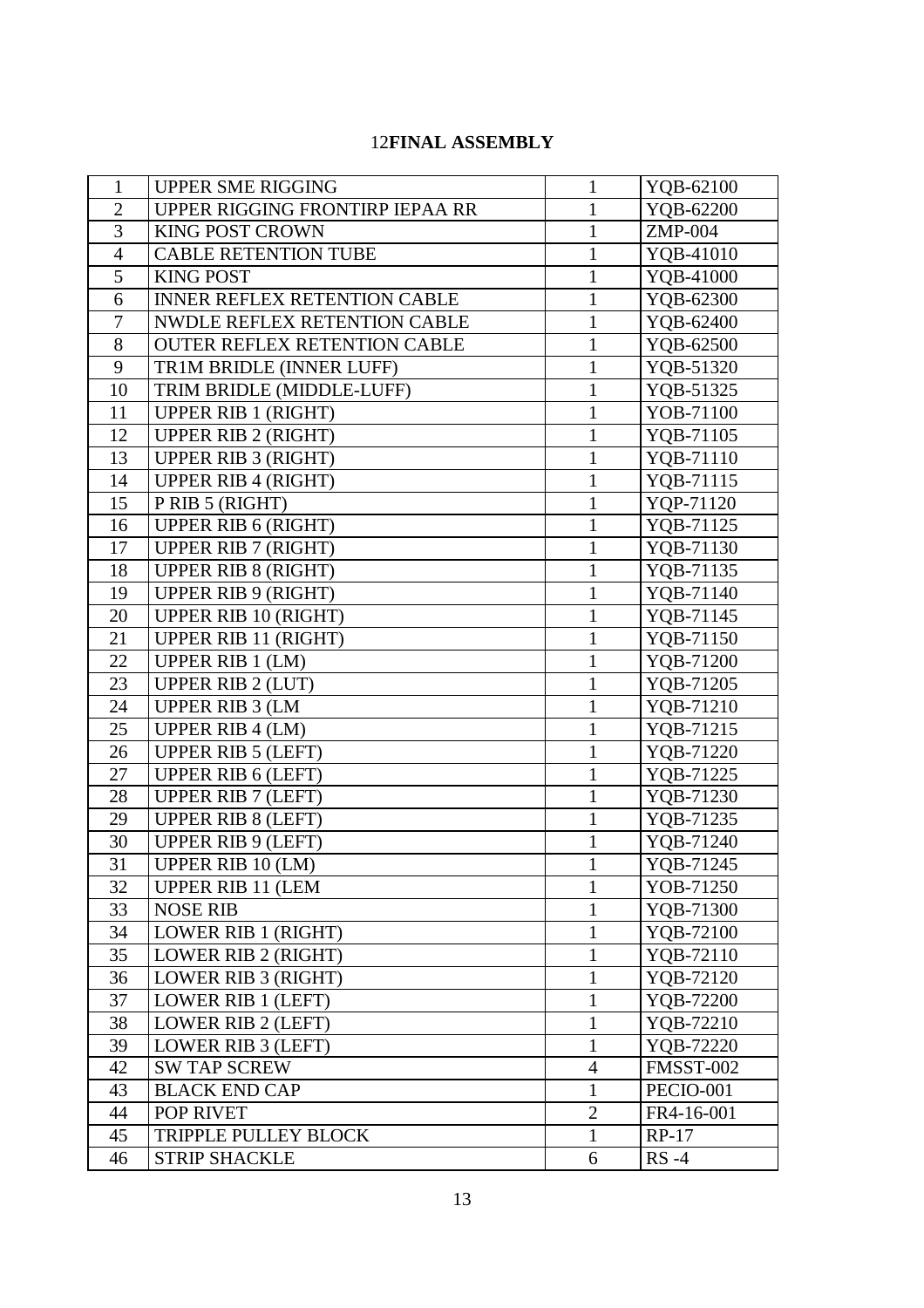| 47              | <b>UNF HEX BOLT</b>          | $\overline{2}$ | <b>FBU4-30</b>  |
|-----------------|------------------------------|----------------|-----------------|
| 48              | PLASTIC SADDLE               | $\overline{4}$ | PMS-MS-21S      |
| 49              | <b>WASHER</b>                | $\overline{7}$ | <b>FW4-T4</b>   |
| $\overline{50}$ | <b>TANG</b>                  | $\mathbf{1}$   | RT-2H-HD3       |
| 51              | <b>NYLOCKNUT</b>             | $\overline{2}$ | FNU4-NP         |
| 52              | <b>SAFETY PIN</b>            | $\mathbf{1}$   | $FP \sim 003$   |
| 53              | CORD(2450mm)                 |                | <b>VPRS-001</b> |
| 54              | SKIFFY CAP ONLY              | $\overline{4}$ | PMC-SC8         |
| 55              | <b>HEX BOLT</b>              | $\overline{2}$ | <b>FBM8-50</b>  |
| 56              | <b>SKIFFY - RING ONLY</b>    | $\overline{4}$ | PMC-SB8         |
| 57              | NYLOCKNUT                    | $\overline{2}$ | <b>FNM8-NT</b>  |
| 58              | <b>HEX BOLT</b>              | $\overline{2}$ | FBM5-3559       |
| 59              | <b>DECK EYE.SHACLE</b>       | $\overline{2}$ | $RM-1$          |
| 60              | <b>NYLOCKNUT</b>             | $\mathbf{2}$   | FNM5-NT         |
| 61              | NYLOCKNUT                    | $\overline{2}$ | FNM6-NT         |
| 62              | <b>HEX BOLT</b>              | $\overline{2}$ | <b>FBA5-24</b>  |
| 63              | I-FADING EDGE CHANNEL SPACER | $\overline{2}$ | $ZSP-001$       |
| 64              | <b>PLASTIC SADDLE</b>        | $\overline{2}$ | <b>PMS-5-25</b> |
| 65              | <b>HALF ROUND SPACER</b>     | $\overline{2}$ | $ZSP-026$       |
| 66              | <b>NYLON WASHER</b>          | $\overline{2}$ | <b>FWP-002</b>  |
| 67              | <b>WASHER</b>                | $\overline{2}$ | <b>FW5-10</b>   |
| 68              | <b>SPLIT PIN</b>             | $\overline{4}$ | <b>FPSP-002</b> |
| 69              | <b>CASTLE WN</b>             | $\overline{2}$ | <b>FNU5-CN</b>  |
| 70              | <b>RAISED SKIFFY CAP</b>     | $\overline{4}$ | PMC-RSC10       |
| 71              | <b>HEX BOLT</b>              | $\overline{2}$ | <b>FBA6-41</b>  |
| $\overline{72}$ | <b>WASHER</b>                | 6              | <b>FWMIO-B</b>  |
| 73              | <b>SWFY - RTNG OWLY</b>      | $\overline{4}$ | PMC-SB10        |
| 74              | <b>CASTLE NUT</b>            | $\overline{2}$ | FNU6-CN         |

#### **FINAL ASSEMBLY continued**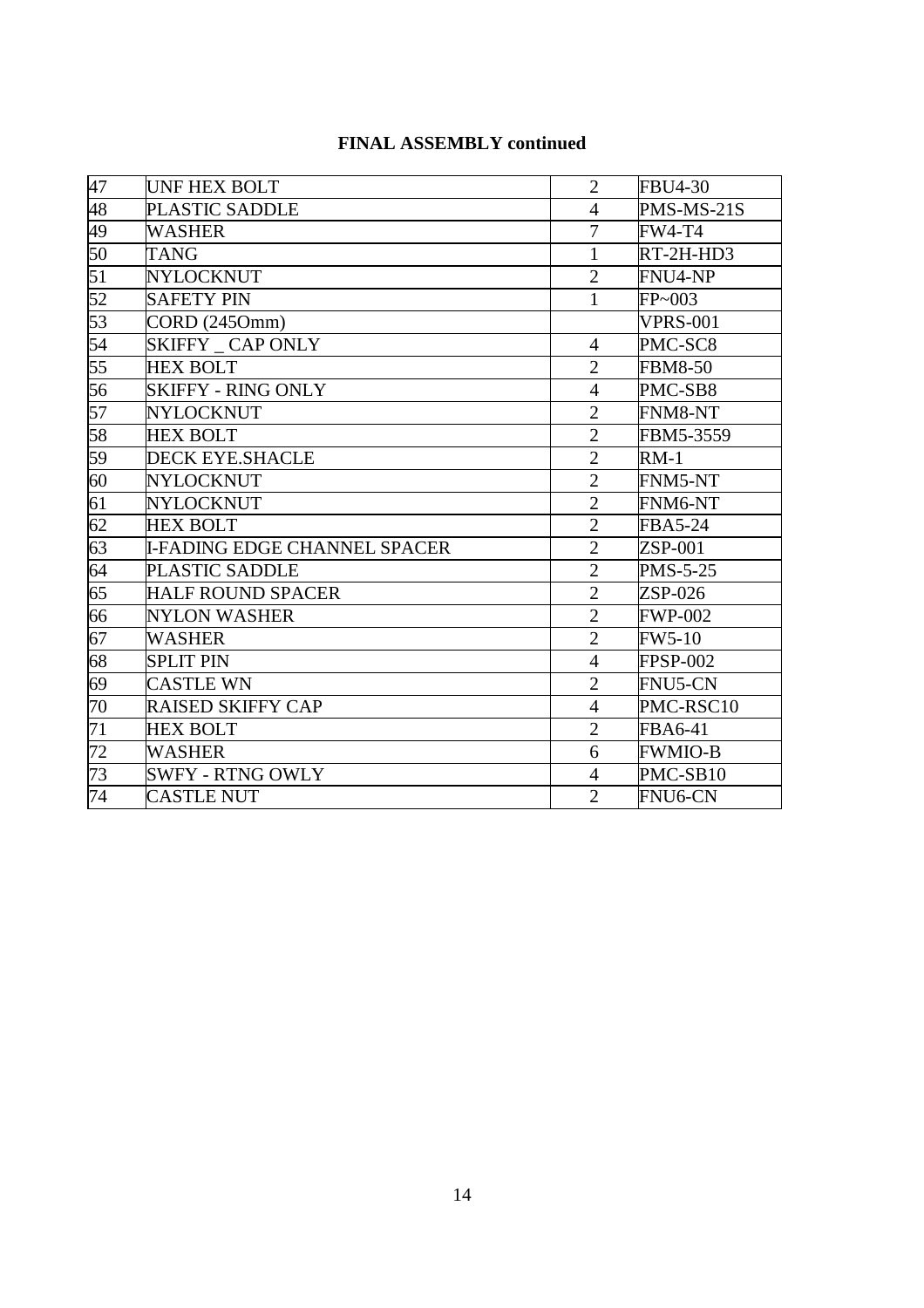## FINAL ASSEMBLY



SHEET 1 of 5 CROSS SPAR TO LEADING EDGE RIGGING TO CROSS SPAR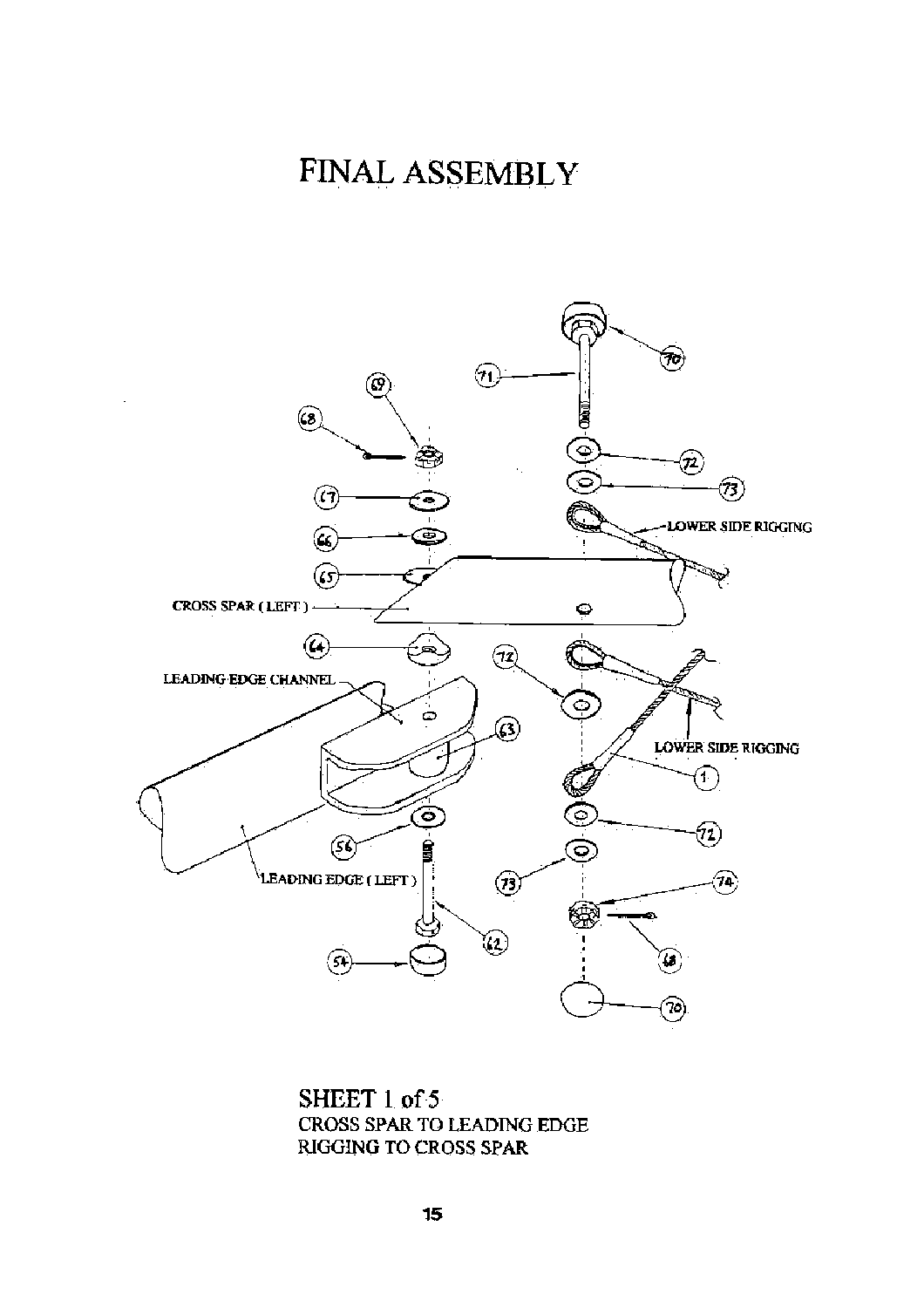

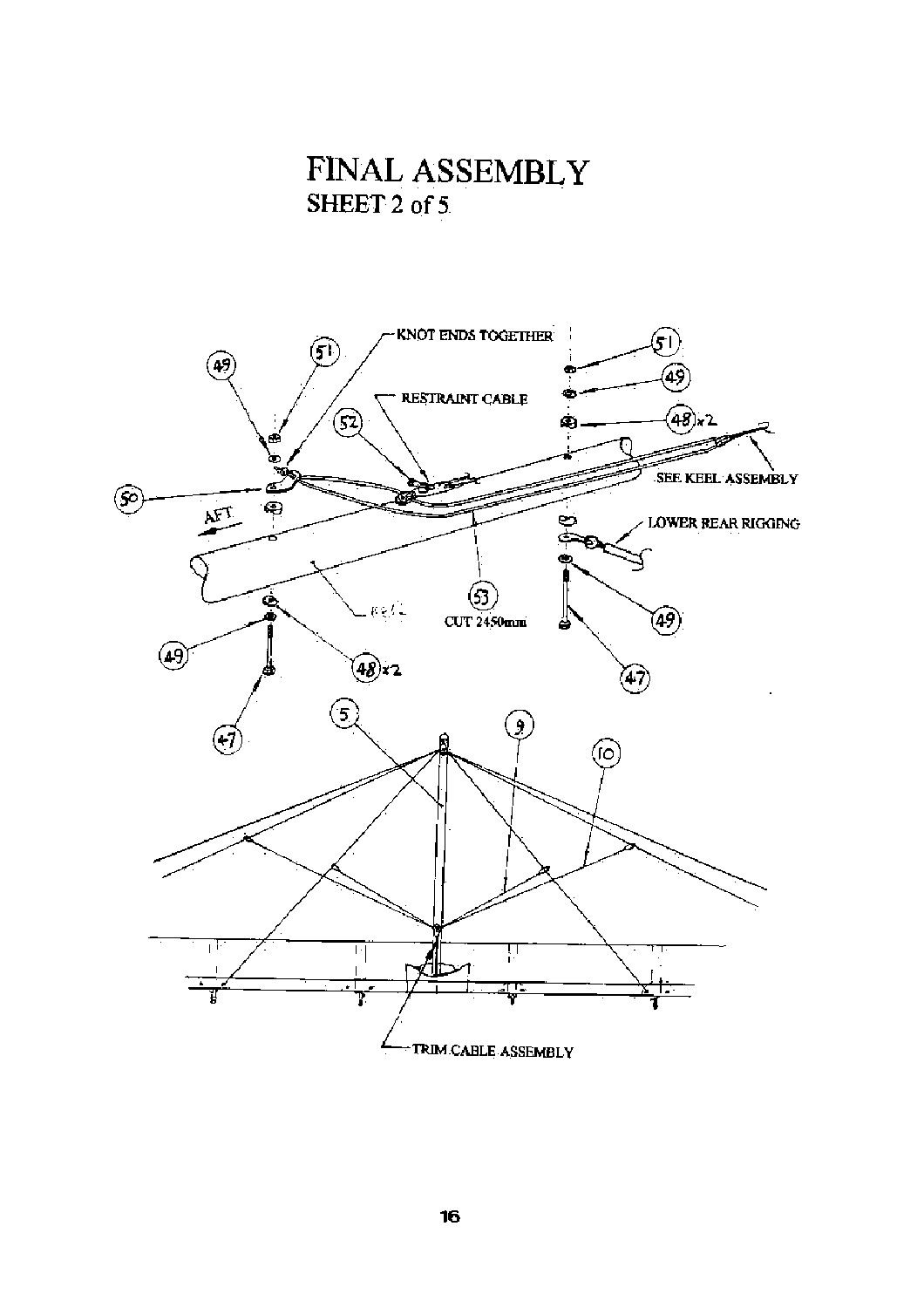

FRONT ELEVATION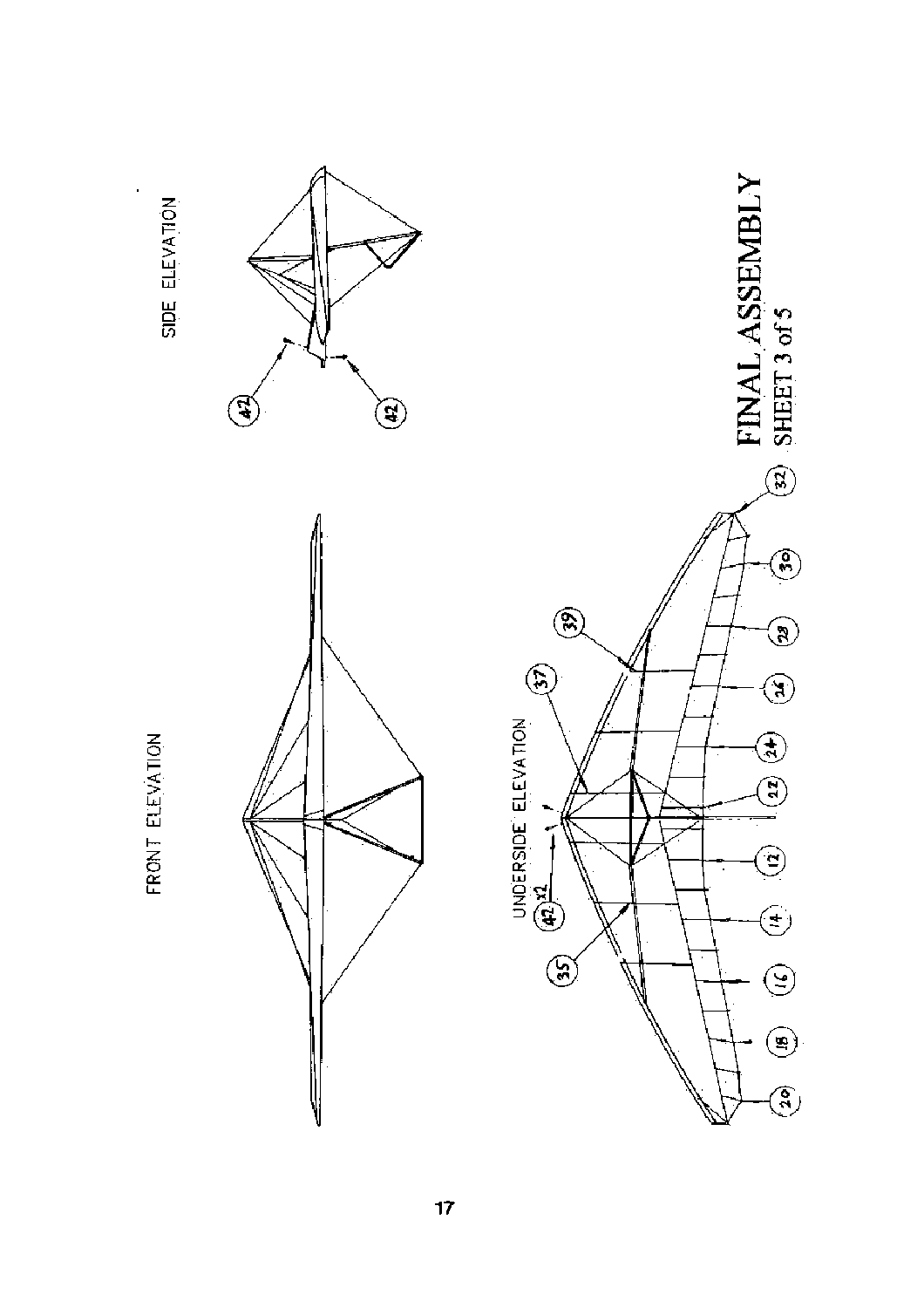